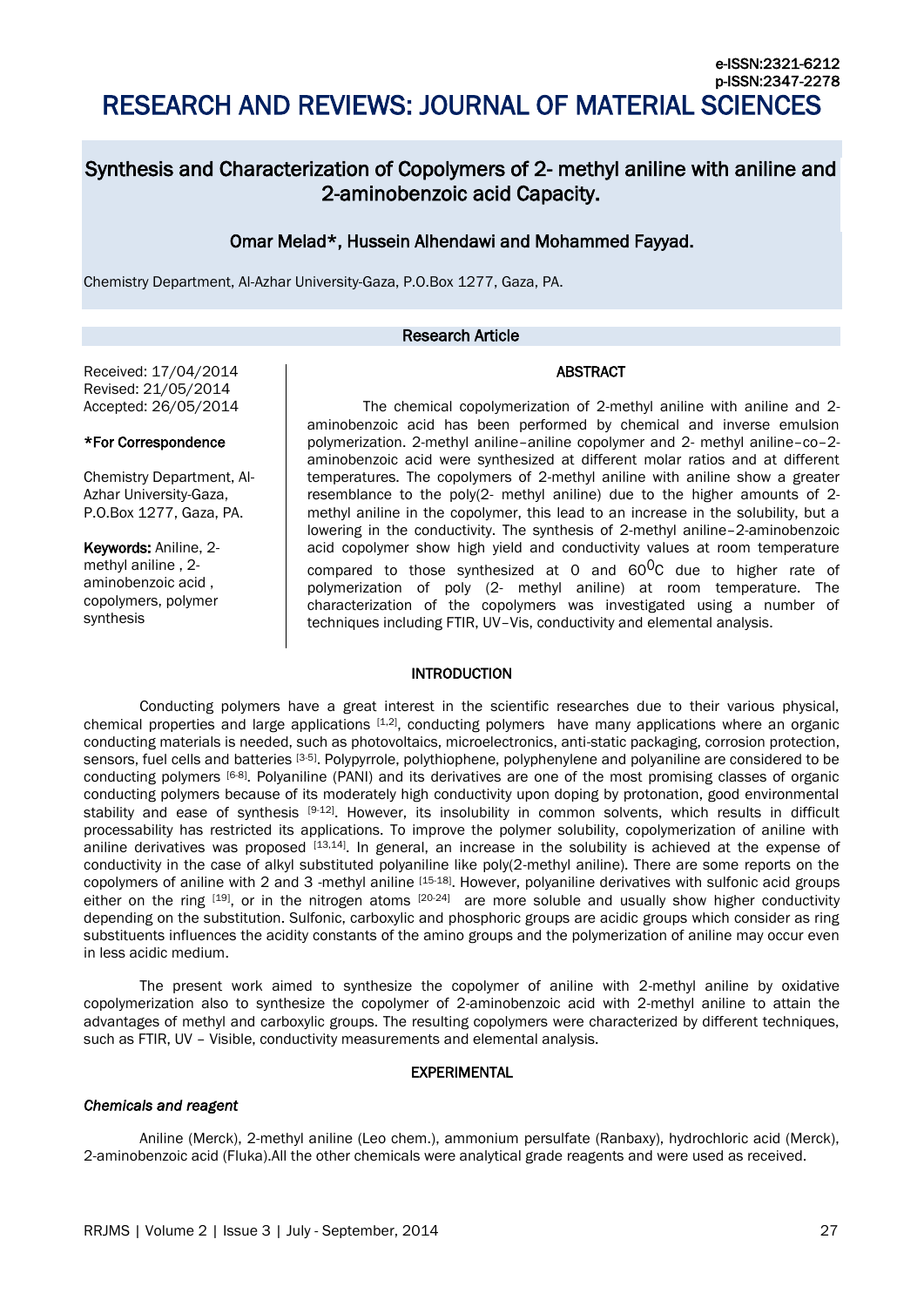## *Synthesis*

## 1 – poly(aniline–co – 2– methyl aniline ) copolymer

The synthesis was performed by using a modified literature procedure [18]. The copolymer of aniline with 2 – methyl aniline was prepared by oxidative copolymerization method .The preparation of poly (aniline (50)- co- 2 – methyl aniline (50) is as follow: A mixture of 1.1 ml of aniline (0.05 *M*) and 1.3 ml of 2–methyl aniline (0.05 *M*) was dissolved in 100 ml of 1 M HCl. This solution was kept at 0-5 °C in an ice bath. An aqueous solution of 0.1 M ammonium per sulfate (5.7 g) was then added drop wise over a period of 20 min with continuous stirring. The total volume of the reaction mixture was 250 ml. This was stirred for 1 h and then kept at 10 °C for 24 h. The green precipitate obtained was filtered, washed with distilled water until the filtrate became colorless, and then further washed with methanol and acetone. The product was dried at room temperature for 72 h under vacuum. Various molar fractions of aniline and 2–methyl aniline in range from 0.25 to 0.75 M were used to obtain copolymers.

## 2–poly (2–methyl aniline–co–2–aminobenzoic acid ) copolymers

The synthesis was carried out using inverse emulsion method in the presence of potassium per sulfate as an oxidant. A 2.3 g of the emulsifier (sodium lauryl sulfate) in 30 ml of water and 3.4g of 2-amino benzoic acid in 120 ml of water, were added with stirring to 6.76 g of the oxidant (potassium persulfate ) in 150 ml of water. Then 2.7 ml of 2–methyl aniline was added. To this milky white emulsion, 50 ml of (1 *M*) HCl was added dropwise with continuous stirring over a period of 0.5 h. The emulsion gradually turns green. The polymerization reaction was allowed to proceed for 24h. The organic phase was separated and washed with water. The dark green polymer solution in 150 ml chloroform was then treated with anhydrous 5 g sodium sulfate to remove the excess of water, then the viscous organic solution was then added to 1 L of acetone in order to break the emulsion and precipitate the copolymer. The dark green powder of the copolymer was filtered, washed with acetone and dried in vacuum for 36 h. The copolymer was synthesized at three different temperatures, 0, 60°C and room temperature.

## **Measurements**

The FTIR spectra were recorded using FTIR-8201 PC (SHIMADZU) instrument by KBr pellet techniques. For measuring the UV-Vis absorption spectra, spectrophotometer (UV- 1601 SHIMADZU) was used. UV-Vis spectra were recorded in solution. Conductivity measurements were made by using conductivity meter (CM-30V). The (C, H, N) analysis was carried out using EA 1110 elemental analyzer.

## RESULT AND DISCUSSION

## 1- Characterization of poly(aniline–co–2–methyl aniline ) copolymer.

The synthesis of poly(aniline–co–2–methyl aniline) copolymer was conducted by using oxidative copolymerization method. The copolymer was synthesized at different molar ratios of aniline and 2–methyl aniline, within the range (0.25 to 0.75). Table 1 shows the yields and conductivity measurements of poly aniline, poly-2methyl aniline and other synthesized copolymers.

| Sample                                     | Yield $( %)$ | Conductivity<br>S/Cm |
|--------------------------------------------|--------------|----------------------|
| Poly aniline                               | 97.5         | 1.095                |
| Poly (2 - methyl aniline)                  | 80           | 1.070                |
| POLY(aniline (25)-2 - methyl aniline (75)  | 46.4         | 1.69                 |
| POLY(aniline(50)-2 - methyl aniline (50)   | 82           | 1.84                 |
| POLY (aniline (75)-2 - methyl aniline (25) | 76.5         | 2.50                 |

#### Table 1: Yields and conductivity for the poly (aniline  $-$  co  $-$  2 – methyl aniline) Copolymers

It could be observed that the yield decreases at higher molar ratio of 2–methyl aniline with respect to aniline. This effect could be attributed to the steric hindrance caused by 2–ethyl aniline. The conductivity increases as the amount of poly aniline predominates.

## FT-IR Spectroscopy

Figure 1 shows the characteristic bands in the IR spectrum of the PANI occur at: 1562, 1477, 1290, 1239,1110 and 798cm<sup>-1</sup>. The band at 1562 cm<sup>-1</sup> corresponds to the C=C ring stretching vibrations of the benzonid ring, while the peak at 1477 cm<sup>-1</sup> is related to stretching of the quinoid ring. The band at 1290 and 1239 cm<sup>-1</sup> are related to the N – H bending while the other spectra are related to the in–plane and out–of– plane C – H bending [25]. As shown in Figure 1 the IR spectra of poly 2 – methyl aniline is similar to those of the PANI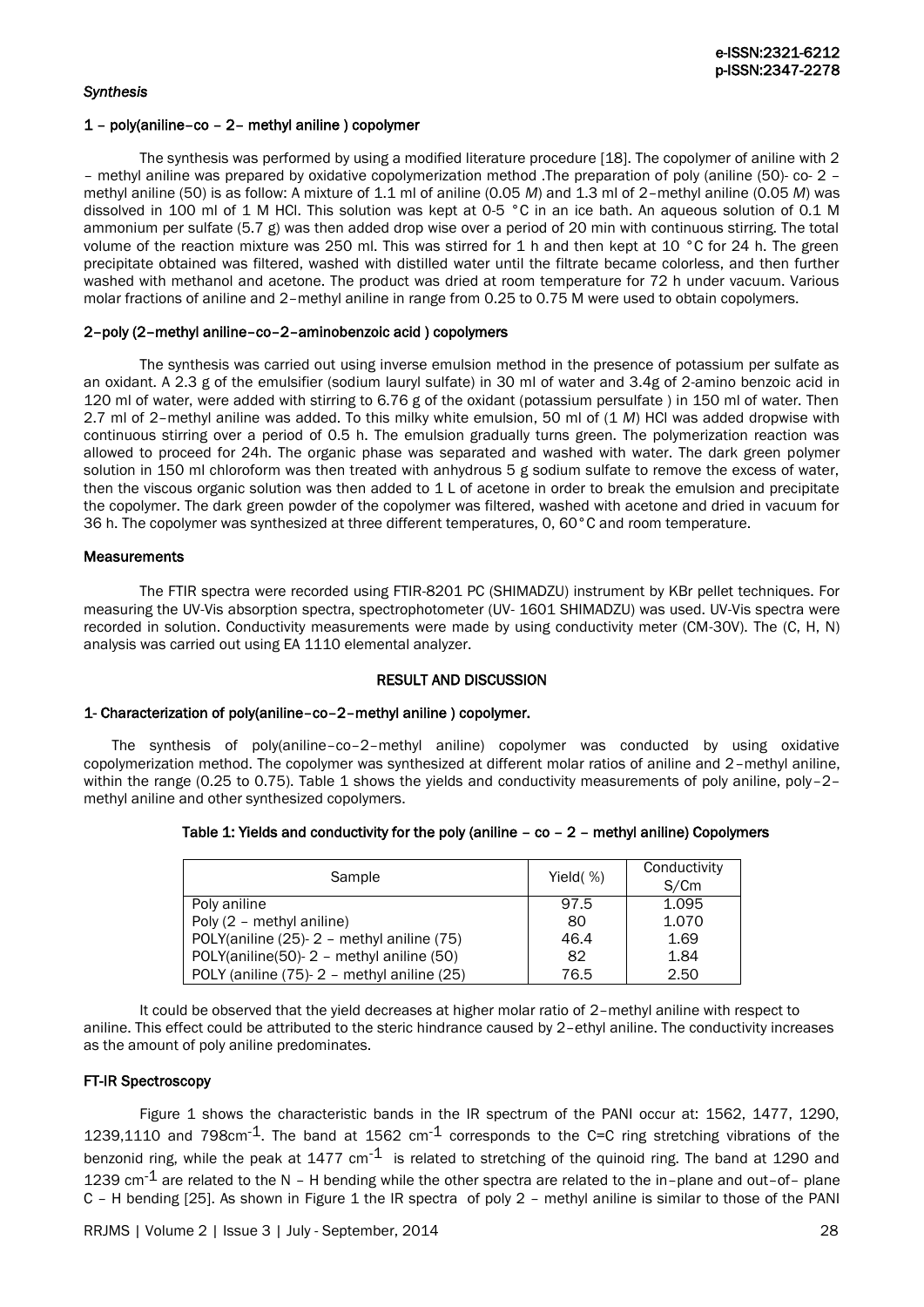## e-ISSN:2321-6212 p-ISSN:2347-2278

with slight shift to higher frequencies for the bands occur at 1585,1489,1377,1263,1106 and 806 cm<sup>-1</sup>. The band at 1155 cm<sup>-1</sup> which is not present in the IR spectrum of the PANI may be due the presence of methyl in poly (2methyl aniline). Figure 2 shows the IR spectra of the copolymers which are similar to poly aniline and poly (2 – methyl aniline) with slightly shift to higher values. The bands related to -CH<sub>3</sub> in the copolymer at several molar

ratios of poly aniline (25, 50, 75) are 1154, 1147, 1153 cm $^{-1}$ , respectively. A slight increase in the intensity of the band near 1155 cm<sup>-1</sup> with increasing the amount of 2 - methyl aniline in the copolymer was observed.



Wavenumber [cm-1]





Wavenumber [cm-1]

Figure 2: IR spectra of : a) poly(aniline(50)-2-methyl aniline (50), b) poly(aniline(25)- 2-methyl aniline (75), c) poly(aniline(75)-2-methyl aniline (25).

## UV-Visible spectroscopy

RRJMS | Volume 2 | Issue 3 | July - September, 2014 | 29 Fig. 3-5 show the UV-Visible spectra of poly aniline and poly 2–methyl aniline , as well as the copolymers at various molar fractions of aniline and 2 – methyl aniline in the feed ranging from 0.25 to 0.75 *M* in DMF, THF and DMSO, respectively . For polyaniline in THF and DMSO, one absorption band was observed around 320 nm corresponds to the π ــ π\* transition of phenyl ring, while in DMF, one absorption band around 610 nm corresponds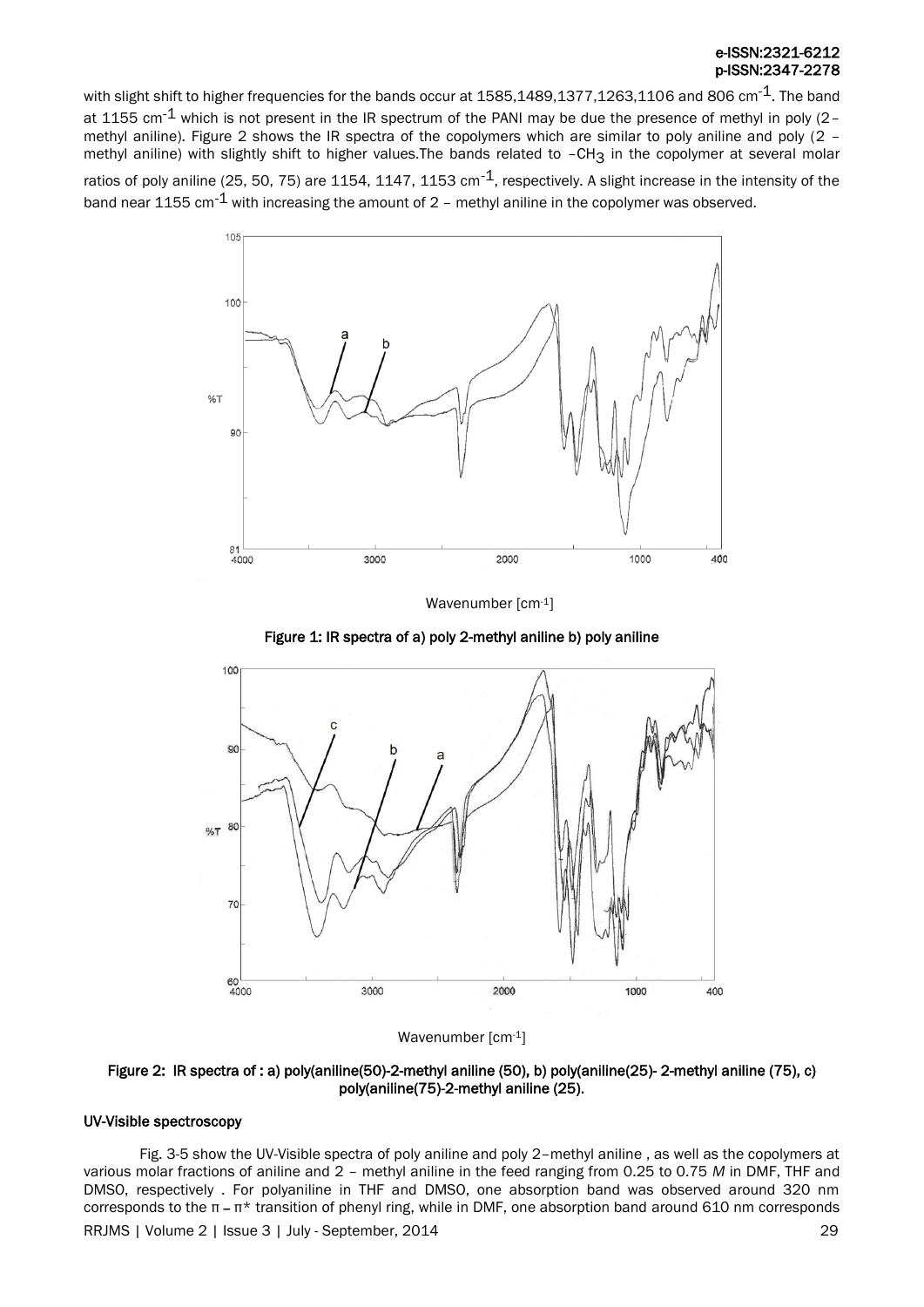## e-ISSN:2321-6212 p-ISSN:2347-2278

to the excitation transition (n-π\* transition) [26,27]. These peaks of poly(2-methyl aniline) show slightly shifts to around 305 nm and 590 nm in the DMF, THF, DMSO, respectively. The copolymer of (aniline–2–methyl aniline) shows blue shifts and lie near to those of poly (2–methyl aniline). This fact could be attributed to the higher 2– methyl aniline content in the copolymer in comparison with aniline.

Which can be attributed to the presence of bulky methyl substituent on the benzene ring which includes the additional deformation along the polymer backbone, owing to an increase in the steric hindrance also, the absorption maxima in poly (2–methyl aniline) located at relatively shorter wave length is due to non planer conformation of the polymer backbone. In the copolymer blue shift can be observed in DMSO rather than DMF or THF which is related to a high dielectric constant of DMSO.



Figure 3. UV-Vis spectra of poly (aniline-co-2-methyl aniline) in DMF. (a) poly(aniline(50)-2–methyl aniline (50) (b) poly(aniline (25)- 2-methyl aniline (75), (c) poly (aniline (75)-2 –methyl aniline (25), (d) poly(aniline(100) 2–methyl aniline (0), (e) poly(aniline(0)-2–methyl aniline (100)



Figure 4: UV-Vis spectra of poly (aniline-co-2-methyl aniline) in DMSO. (a) poly(aniline(50)-2–methyl aniline (50) (b) poly(aniline (25)- 2-methyl aniline (75), (c) poly (aniline (75)-2 –methyl aniline (25), (d) poly(aniline(100) 2–methyl aniline (0), (e) poly(aniline(0)-2–methyl aniline (100)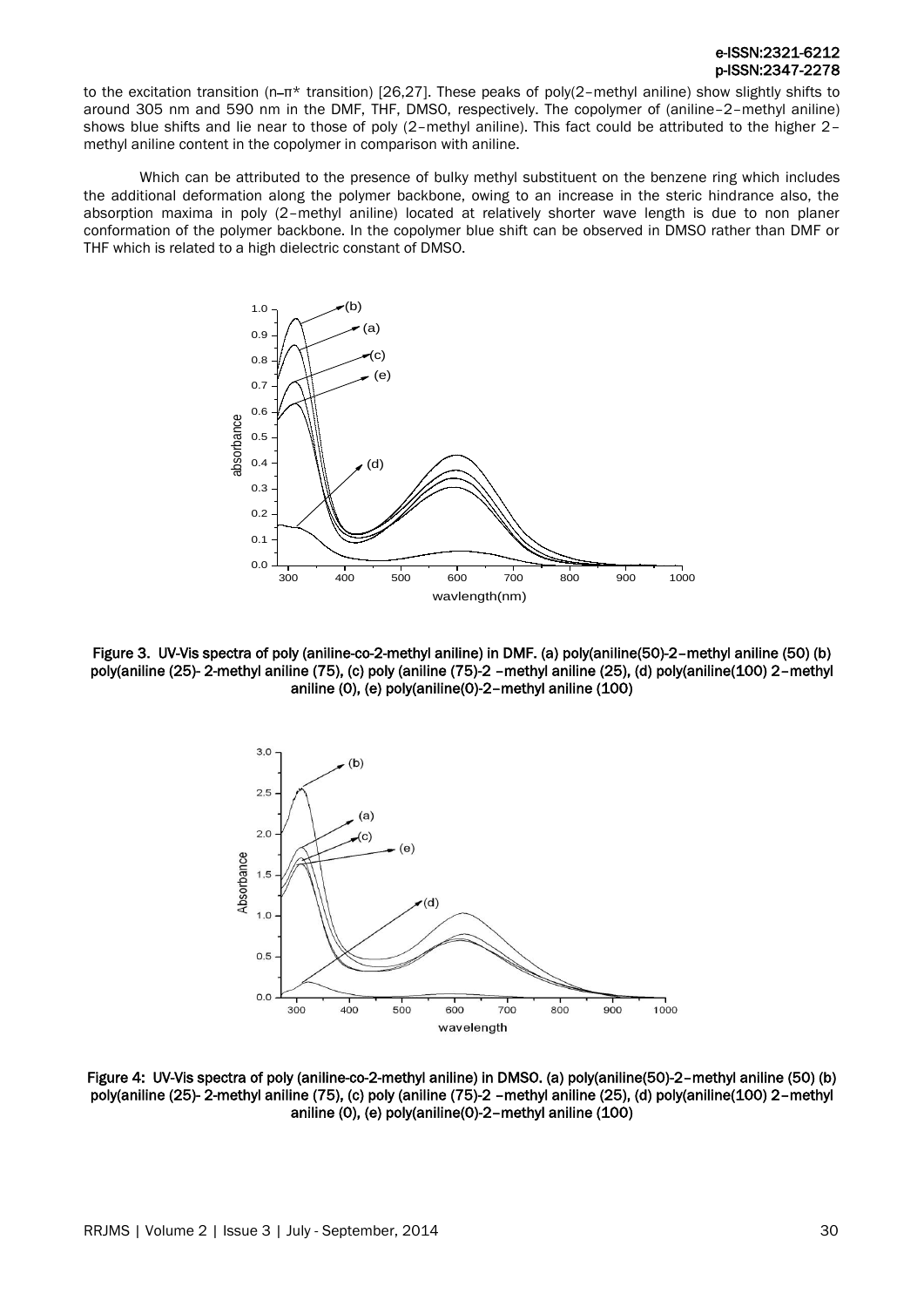

## Figure 5: UV-Vis spectra of poly (aniline-co-2-methyl aniline) in THF. (a) poly(aniline(50)-2–methyl aniline (50) (b) poly(aniline (25)- 2-methyl aniline (75), (c) poly (aniline (75)-2 –methyl aniline (25), (d) poly(aniline(100) 2–methyl aniline (0), (e) poly(aniline(0)-2–methyl aniline (100)

## Elemental analysis

The elemental analysis was carried out in order to know the composition of the polymer. Table 2 shows the measured and calculated elemental analyses values of poly aniline , 2–methyl aniline at different molar fractions of aniline and 2 – methyl. The higher values of %C and %H observed in poly(2–methyl aniline) and in copolymers with higher also if the molar fractions of 2–methyl aniline it could be attributed to the presence of the methyl substituent on the benzene ring. From Table 2 also we observed a great agree between the calculated and found percentage of the different elements

| Sample                                        | $C\%$ |       | H%    |      | $N\%$ |       | $S\%$ |
|-----------------------------------------------|-------|-------|-------|------|-------|-------|-------|
|                                               | Found | Cal.  | Found | Cal. | Found | Cal.  | Found |
| oly aniline                                   | 55.77 | 66.06 | 4.75  | 4.85 | 11.03 | 12.84 | 1.62  |
| oly 2-methyl aniline                          | 57.37 | 68.29 | 6.16  | 5.94 | 9.45  | 11.38 | 1.08  |
| OLY(aniline (25)- 2 -<br>methyl aniline (75)  | 59.64 | 59.25 | 6.89  | 4.60 | 9.74  | 10.24 | 0.94  |
| OLY(aniline(50)- $2 -$<br>methyl aniline (50) | 57.92 | 58.45 | 5.71  | 4.53 | 10.27 | 10.48 | 1.28  |
| POLY (aniline (75)-2 -<br>methyl aniline (25) | 59.35 | 57.60 | 5.91  | 4.45 | 10.34 | 10.75 | 0.98  |

Table 2: Elemental composition of poly (aniline – co – 2 – methyl aniline) copolymers

## 2- Characterization of poly(2–methyl aniline–co–2–amino benzoic acid ) copolymer

The synthesis of this copolymer was carried out using inverse emulsion method in the presence of potassium persulfate as an oxidant and at three different temperatures: room temperature, 0˚C and 60˚C. Table 3 shows the yields and conductivity measurements of the copolymer of 2–methyl aniline with 2 –amino benzoic acid at different temperatures. It was observed that the yields obtained at room temperature are higher than at 0°C and 60°C. This may be attributed to the rate of polymerization, which could be increased at room temperature if poly(2–methyl aniline) predominates but if amino benzoic acid predominates, the rate of polymerization increases at higher temperature. The conductivity of the copolymer is dependent of the temperature at which the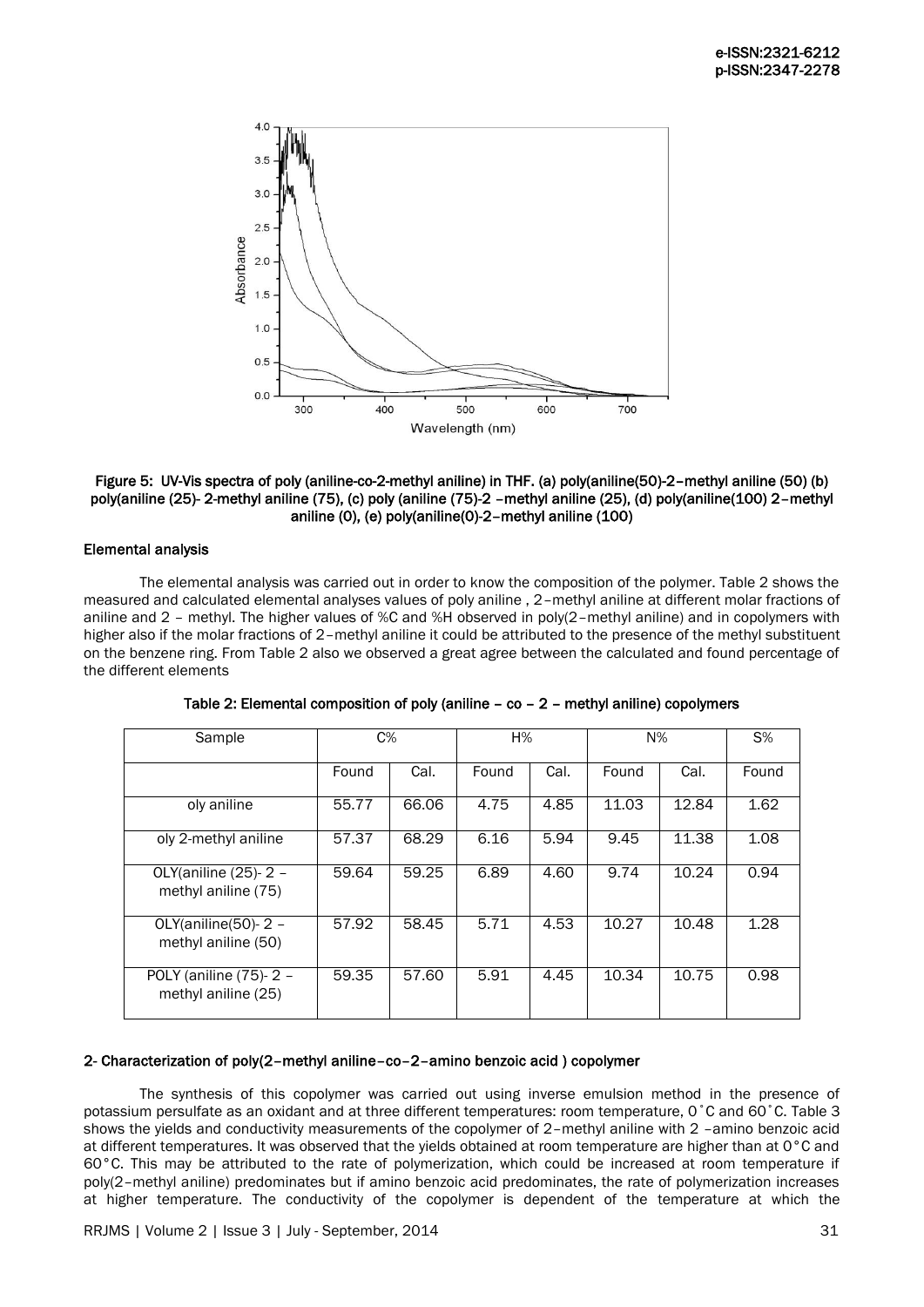polymerization was carried out. As shown in Table 3, the conductivities of the copolymers synthesized at 0°C and 60°C are lower than those observed at room temperature. This may be attributed to a more homogenous protonation of the imine nitrogen and a more order chain conformation of the copolymer.

## Table 3 : Yields and conductivity for the poly (2 – methyl aniline – co – 2 – amino-benzoic acid) copolymer at different temperatures.

| Sample                               | Yield $(\%)$ | Conductivity S/Cm           |
|--------------------------------------|--------------|-----------------------------|
| poly 2 - methyl aniline - co - 2 -   | 78           | $1.92 \times 10^{-2}$ S/Cm  |
| amino benzoic acid at (R.T)          |              |                             |
| poly 2 - methyl aniline - co - 2 -   | 30.5         | $0.012 \times 10^{-2}$ S/Cm |
| amino benzoic acid at $(0^{\circ}C)$ |              |                             |
| poly 2 - methyl aniline - co - 2 -   | 25           |                             |
| amino benzoic acid at (60°C)         |              | $0.01 \times 10^{-2}$ S/Cm  |

## FT-IR Spectroscopy

Figure 6 shows the IR spectra of poly(2–methyl aniline–co–2–aminobenzoic acid) at different temperatures, the characteristic bands are :1163, 1684, 1209 and 756 cm<sup>-1</sup>. The band at 1163 cm<sup>-1</sup> corresponds to the -CH<sub>3</sub> group in poly 2-methyl aniline while the band at 1684 cm<sup>-1</sup> is related to (C=O stretching

). The band at 1209 cm<sup>-1</sup> is related to (-CH bending) and that at 756 cm<sup>-1</sup> is related to (out of plane-CH bending). As we mentioned before the copolymers prepared at 0 °C have relatively more 2–methyl aniline units, while as the temperature rises more amino benzoic acid group will be predominated



Figure 6: IR spectra of poly(2-methyl aniline–co-2-amino benzoic acid) at a)room temperature)60° C , c) 0° C.

#### UV-Visible spectroscopy

Figures (7 and 8) show the UV-Vis spectra of poly(2–methyl aniline–co–2–amino benzoic acid) copolymer at different temperatures. The absorption maxima for 2 – methyl aniline and 2 – amino benzoic acid copolymer at room temperature is 312 nm while two absorption peaks are shown for the copolymer at 0 °C and 60 °C which are 312,787 cm<sup>-1</sup> and 315,608 cm<sup>-1</sup>, respectively. As shown previously in Fig .4 the UV-Vis spectra of poly (2 – methyl aniline) shows a band at 612 nm since shift in the copolymer at 0°C and 60°C is observed as shown in Fig. 8. It may be because of the poor conjugation along the copolymer chain where amino benzoic acid units isolate 2–methylaniline blocks a long the polymer chain, the coplanarity of the л system was lost and charge delocalization was reduced between the chains.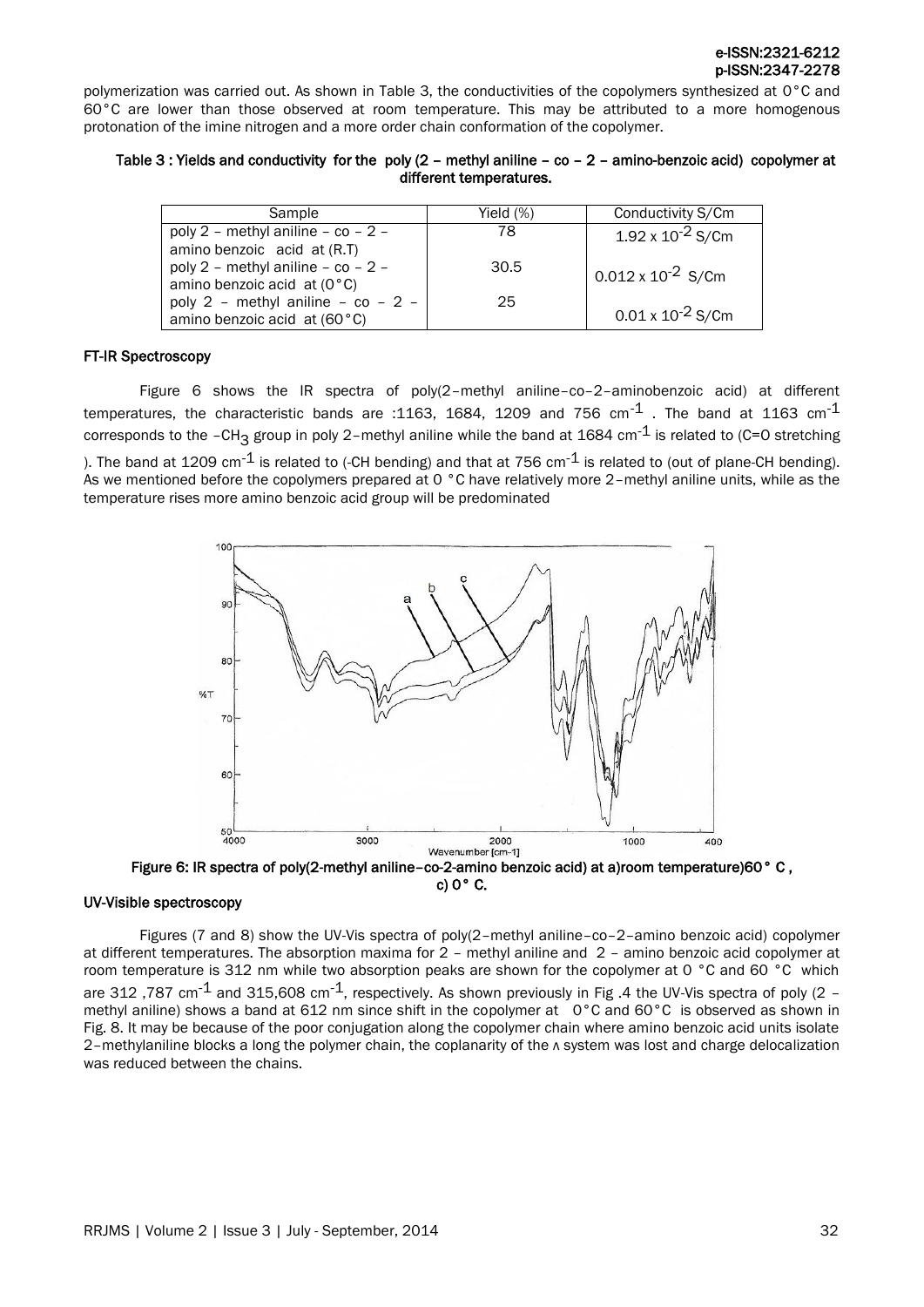

Figure 7: UV-Visible spectra of poly (2 – methyl aniline – co – 2 – amino benzoic acid ) at room temperature.





#### **CONCLUSION**

Poly(2-methyl aniline-co-aniline) was synthesized at different molar ratios of the monomers. The solubility of aniline improved by the addition of 2 – methyl aniline where the copolymerization show a large resemblance to poly (2–methyl aniline) due to higher amount of 2 – methyl aniline in the mixture. At higher molar ratio of 2– methyl aniline the conductivity was minimized. Poly(2-methyl aniline-co-2-amino benzoic acid) was synthesized at different temperatures: room temp., 0°C, and 60°C. It was observed that the relatively high yield and conductivity at room temperature in comparison to the other temperatures .This may be attributed to the higher rate of polymerization of poly(2-methyl aniline) at room temperature and the higher conductivity may be became from the homogenous protonation of imine nitrogen and more order chain conformation of the copolymers. FTIR, Uv-Vis (CHN) elemental analyses were very useful to predict the composition of the copolymers.

#### **REFERENCES**

1. Skotheim TA. 1986. Handbook of conducting polymers. New York: Mareel Dekker;. p.1.